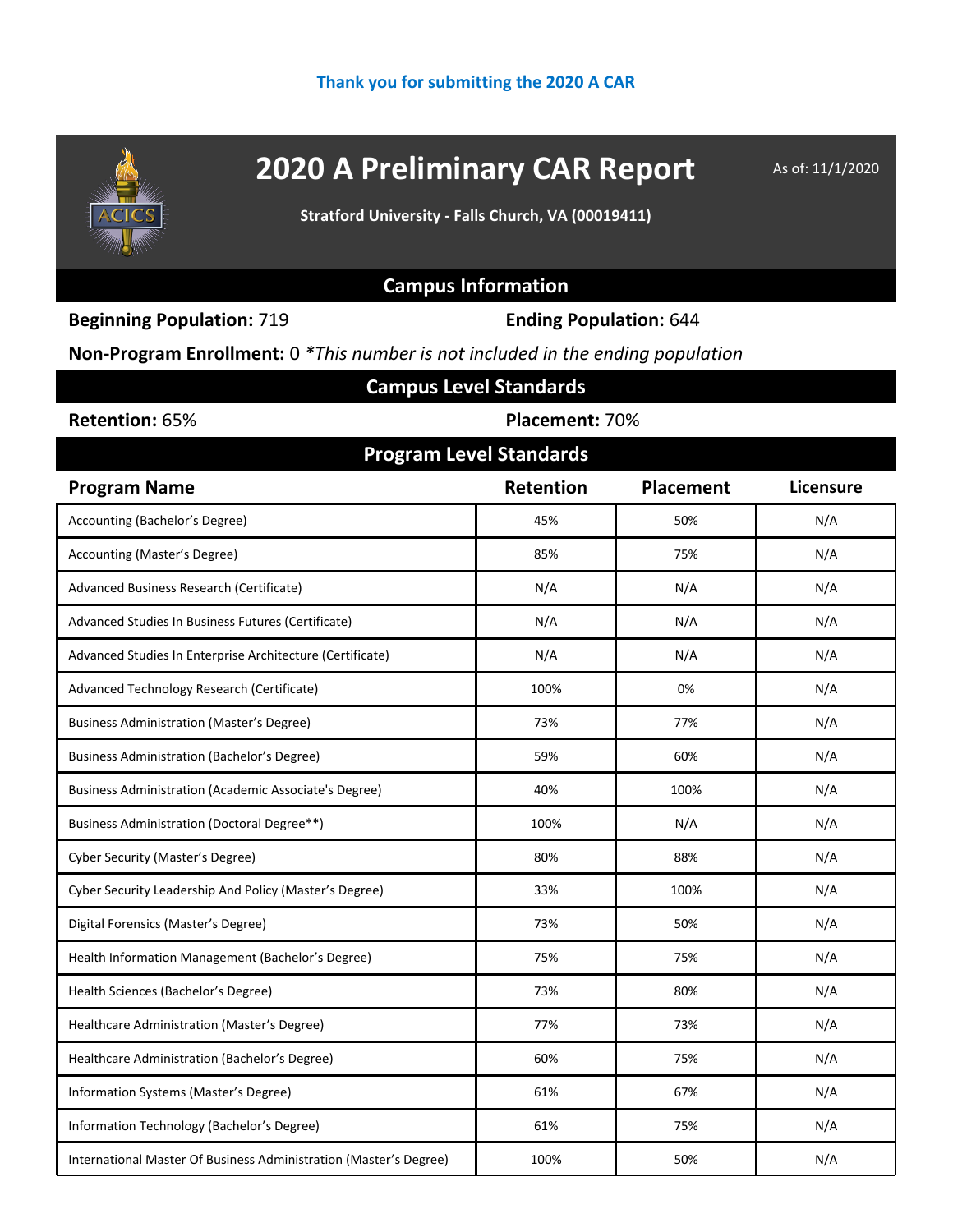|  | Thank you for submitting the 2020 A CAR |  |  |
|--|-----------------------------------------|--|--|
|--|-----------------------------------------|--|--|

| <b>Program Level Standards</b>                                     |                  |                 |                  |           |           |  |  |
|--------------------------------------------------------------------|------------------|-----------------|------------------|-----------|-----------|--|--|
| <b>Program Name</b>                                                | <b>Retention</b> |                 | <b>Placement</b> |           | Licensure |  |  |
| Medical Assisting (Certificate/Diploma)                            | 75%              |                 | N/A              |           | N/A       |  |  |
| Medical Assisting (Academic Associate's Degree)                    | 42%              |                 | 60%              | N/A       |           |  |  |
| Medical Insurance Billing And Coding (Academic Associate's Degree) | 89%              |                 | 63%              |           | N/A       |  |  |
| Network Management And Security (Academic Associate's Degree)      | 0%               |                 | N/A              |           | N/A       |  |  |
| Networking And Telecommunications (Master's Degree)                | 86%              |                 | 83%              |           | N/A       |  |  |
| Nursing (Bachelor's Degree)                                        | 88%              |                 | 64%              |           | N/A       |  |  |
| Pharmacy Technician (Academic Associate's Degree)                  | 40%              |                 | 0%               |           | N/A       |  |  |
| Software Engineering (Master's Degree)                             | 72%              |                 | 69%              |           | N/A       |  |  |
| <b>Cohort Level Standards</b>                                      |                  |                 |                  |           |           |  |  |
| <b>Program Name</b>                                                | <b>Cohort</b>    | <b>Students</b> | Graduation       | Retention | Placement |  |  |
|                                                                    | 03/22            | $\overline{2}$  | N/A              | 50%       | 100%      |  |  |
|                                                                    | 08/24            | 1               | N/A              | 100%      | N/A       |  |  |
| Accounting (Bachelor's Degree)                                     | 10/24            | 10              | N/A              | 30%       | 0%        |  |  |
|                                                                    | 12/24            | 3               | N/A              | 67%       | N/A       |  |  |
|                                                                    | 03/25            | $\overline{2}$  | N/A              | 0%        | N/A       |  |  |
|                                                                    | 08/25            | $\mathbf{1}$    | N/A              | 100%      | N/A       |  |  |
|                                                                    |                  |                 |                  |           |           |  |  |
|                                                                    | 10/25            | 1               | N/A              | 100%      | N/A       |  |  |
|                                                                    | 08/20            | 5               | 40%              | 80%       | 0%        |  |  |
|                                                                    | 10/20            | $\overline{2}$  | 0%               | 50%       | N/A       |  |  |
|                                                                    | 12/20            | $\mathbf 1$     | 0%               | 100%      | N/A       |  |  |
|                                                                    | 05/21            | $\mathbf 2$     | N/A              | 100%      | N/A       |  |  |
| Accounting (Master's Degree)                                       | 10/21            | 12              | N/A              | 83%       | 100%      |  |  |
|                                                                    | 12/21            | $\mathbf 1$     | N/A              | 100%      | N/A       |  |  |
|                                                                    | 03/22            | $\mathbf 1$     | N/A              | 100%      | N/A       |  |  |
|                                                                    | 05/22            | $\overline{2}$  | N/A              | 100%      | N/A       |  |  |
|                                                                    | 07/22            | $\mathbf{1}$    | N/A              | 100%      | N/A       |  |  |
| Advanced Business Research (Certificate)                           | N/A              | N/A             | N/A              | N/A       | N/A       |  |  |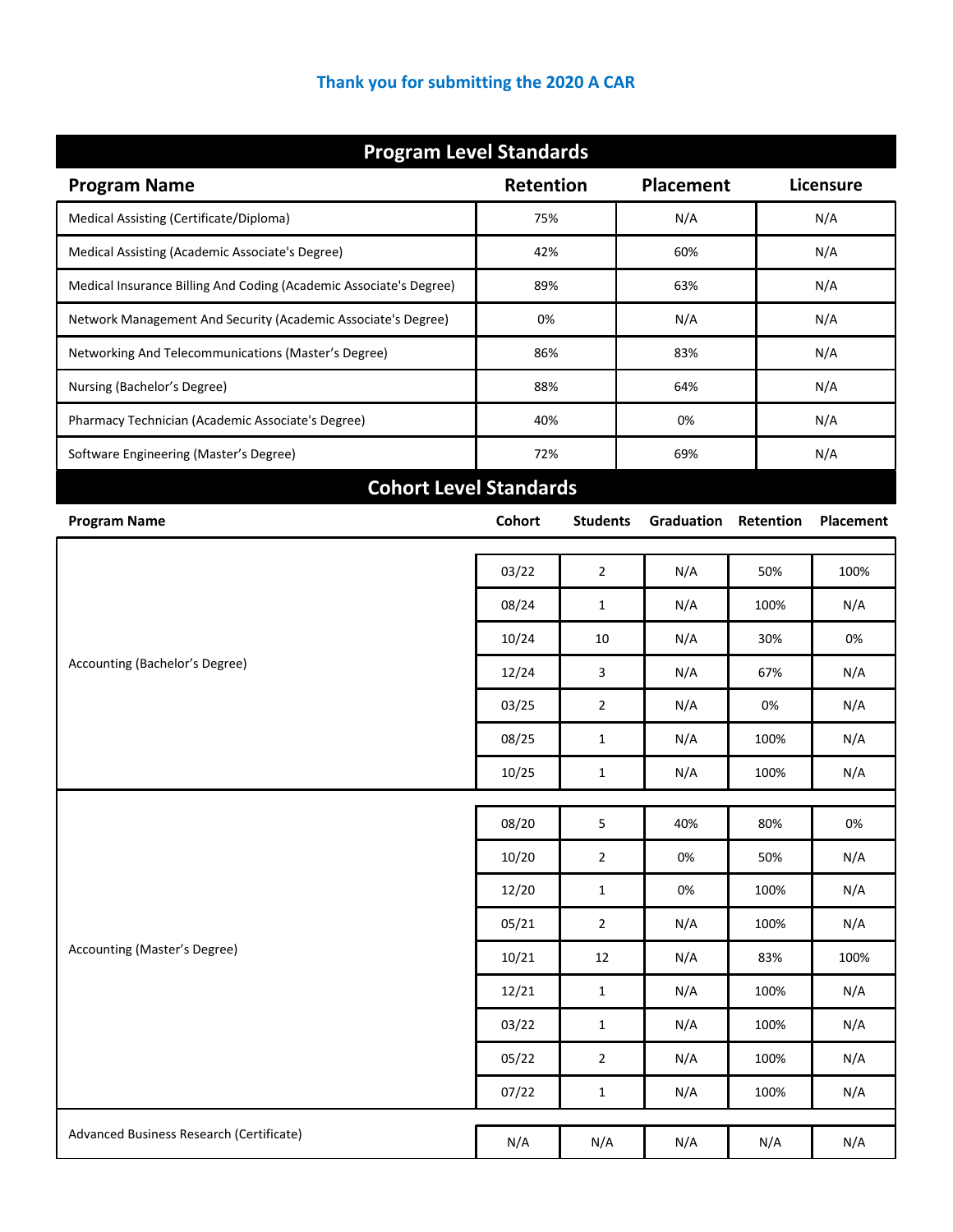| <b>Cohort Level Standards</b>                                |               |                 |            |           |           |  |
|--------------------------------------------------------------|---------------|-----------------|------------|-----------|-----------|--|
| <b>Program Name</b>                                          | <b>Cohort</b> | <b>Students</b> | Graduation | Retention | Placement |  |
| Advanced Studies In Business Futures (Certificate)           | N/A           | N/A             | N/A        | N/A       | N/A       |  |
| Advanced Studies In Enterprise Architecture (Certificate)    | N/A           | N/A             | N/A        | N/A       | N/A       |  |
| Advanced Technology Research (Certificate)                   | 08/19         | $\mathbf{1}$    | 100%       | 100%      | 0%        |  |
|                                                              | 10/20         | $\overline{2}$  | 0%         | 50%       | N/A       |  |
|                                                              | 03/21         | 3               | N/A        | 0%        | N/A       |  |
| <b>Business Administration (Academic Associate's Degree)</b> | 05/21         | 1               | N/A        | 100%      | N/A       |  |
|                                                              | 08/21         | 1               | N/A        | 100%      | 100%      |  |
|                                                              | 12/21         | 1               | N/A        | 0%        | N/A       |  |
|                                                              | 03/22         | 9               | N/A        | 33%       | 100%      |  |
|                                                              | 07/22         | 2               | N/A        | 50%       | 100%      |  |
|                                                              | 03/23         | 1               | N/A        | 100%      | N/A       |  |
|                                                              | 12/21         | 15              | N/A        | 67%       | 25%       |  |
|                                                              | 03/22         | 11              | N/A        | 64%       | 100%      |  |
|                                                              | 05/22         | $\overline{2}$  | N/A        | 100%      | N/A       |  |
|                                                              | 07/22         | 1               | N/A        | 100%      | N/A       |  |
|                                                              | 10/22         | $\mathbf{1}$    | N/A        | 100%      | N/A       |  |
| Business Administration (Bachelor's Degree)                  | 05/24         | $\mathbf{1}$    | N/A        | 0%        | N/A       |  |
|                                                              | 08/24         | 45              | N/A        | 58%       | 67%       |  |
|                                                              | 10/24         | 20              | N/A        | 40%       | 100%      |  |
|                                                              | 12/24         | 9               | N/A        | 44%       | 0%        |  |
|                                                              | 03/25         | 5               | N/A        | 80%       | N/A       |  |
|                                                              | 05/25         | 5               | N/A        | 100%      | N/A       |  |
| <b>Business Administration (Doctoral Degree**)</b>           | 12/19         | $\mathbf{1}$    | 100%       | 100%      | N/A       |  |
|                                                              | 12/22         | $\mathbf{1}$    | N/A        | 100%      | N/A       |  |
| <b>Business Administration (Master's Degree)</b>             | 08/20         | 37              | 57%        | 86%       | 73%       |  |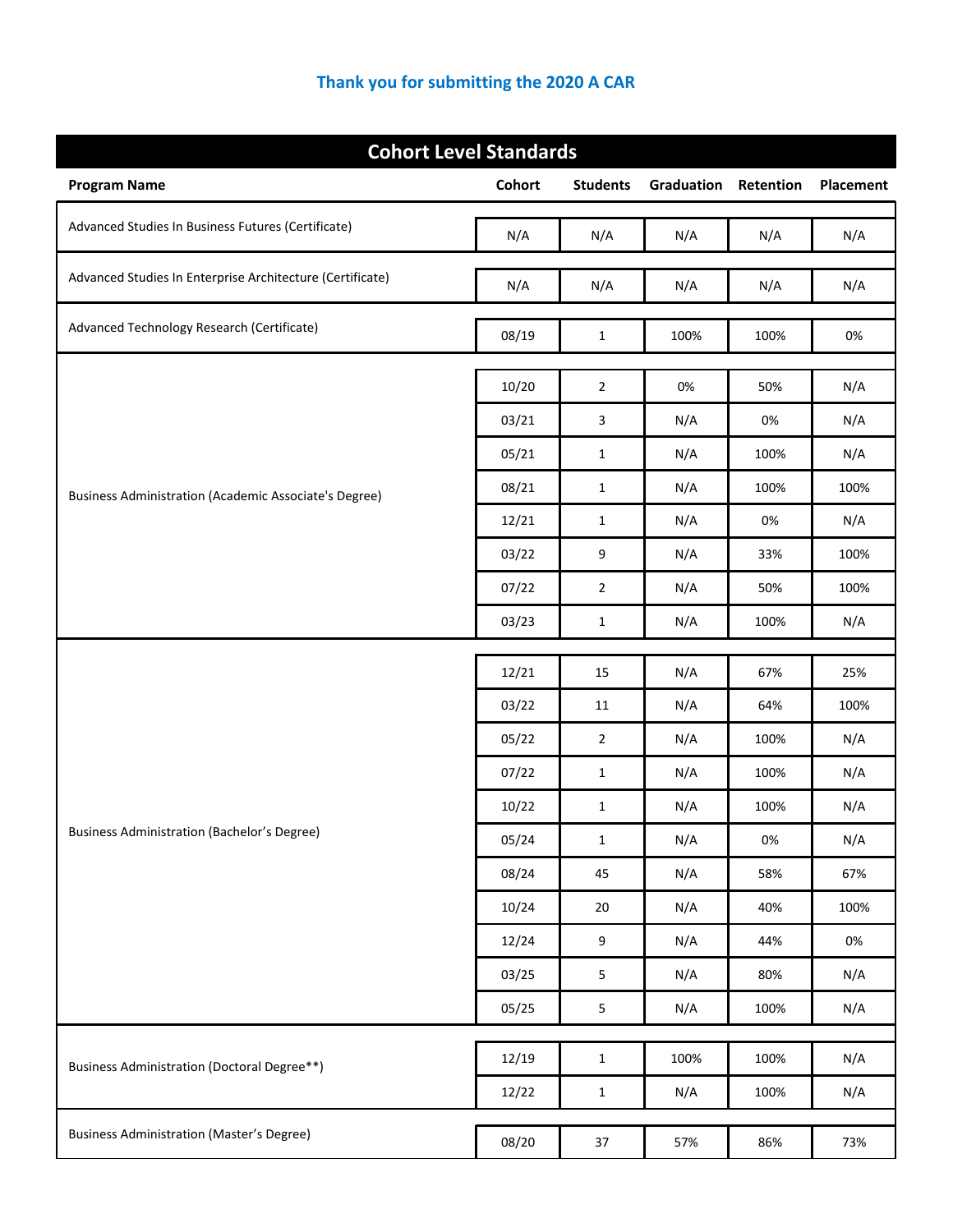| <b>Cohort Level Standards</b>                          |               |                 |            |           |           |
|--------------------------------------------------------|---------------|-----------------|------------|-----------|-----------|
| <b>Program Name</b>                                    | <b>Cohort</b> | <b>Students</b> | Graduation | Retention | Placement |
|                                                        | 10/20         | 19              | 21%        | 74%       | 100%      |
|                                                        | 12/20         | $\mathsf S$     | 20%        | 80%       | N/A       |
|                                                        | 03/21         | 3               | N/A        | 67%       | N/A       |
|                                                        | 05/21         | 5               | N/A        | 100%      | N/A       |
|                                                        | 08/21         | 3               | N/A        | 100%      | N/A       |
| <b>Business Administration (Master's Degree)</b>       | 10/21         | 29              | N/A        | 61%       | 83%       |
|                                                        | 12/21         | 12              | N/A        | 33%       | 50%       |
|                                                        | 03/22         | 3               | N/A        | 33%       | N/A       |
|                                                        | 05/22         | 6               | N/A        | 83%       | N/A       |
|                                                        | 07/22         | 3               | N/A        | 33%       | N/A       |
|                                                        | 10/22         | 6               | N/A        | 100%      | N/A       |
|                                                        |               |                 |            |           |           |
|                                                        | 08/20         | 12              | 58%        | 100%      | 100%      |
|                                                        | 10/20         | 6               | 0%         | 67%       | N/A       |
|                                                        | 12/20         | 3               | 0%         | 33%       | N/A       |
|                                                        | 03/21         | $\overline{2}$  | N/A        | 100%      | N/A       |
| <b>Cyber Security (Master's Degree)</b>                | 08/21         | $\overline{2}$  | N/A        | 100%      | N/A       |
|                                                        | 10/21         | 9               | N/A        | 100%      | 83%       |
|                                                        | 03/22         | 4               | N/A        | 25%       | 100%      |
|                                                        | 05/22         | $\mathbf 1$     | N/A        | 100%      | N/A       |
|                                                        | 07/22         | $\mathbf{1}$    | N/A        | $0\%$     | N/A       |
|                                                        | 10/22         | $\mathbf 1$     | N/A        | 100%      | N/A       |
|                                                        | 08/20         | $\mathbf{1}$    | 100%       | 100%      | 100%      |
| Cyber Security Leadership And Policy (Master's Degree) | 10/20         | $\overline{2}$  | 0%         | $0\%$     | N/A       |
|                                                        | 10/21         | $\mathbf{3}$    | N/A        | 33%       | 100%      |
|                                                        |               |                 |            |           |           |
| Digital Forensics (Master's Degree)                    | 12/19         | $\mathbf{1}$    | 100%       | 100%      | N/A       |
|                                                        | 08/20         | $\overline{4}$  | 50%        | 75%       | 50%       |
|                                                        | 10/20         | $\mathbf{2}$    | 0%         | 100%      | N/A       |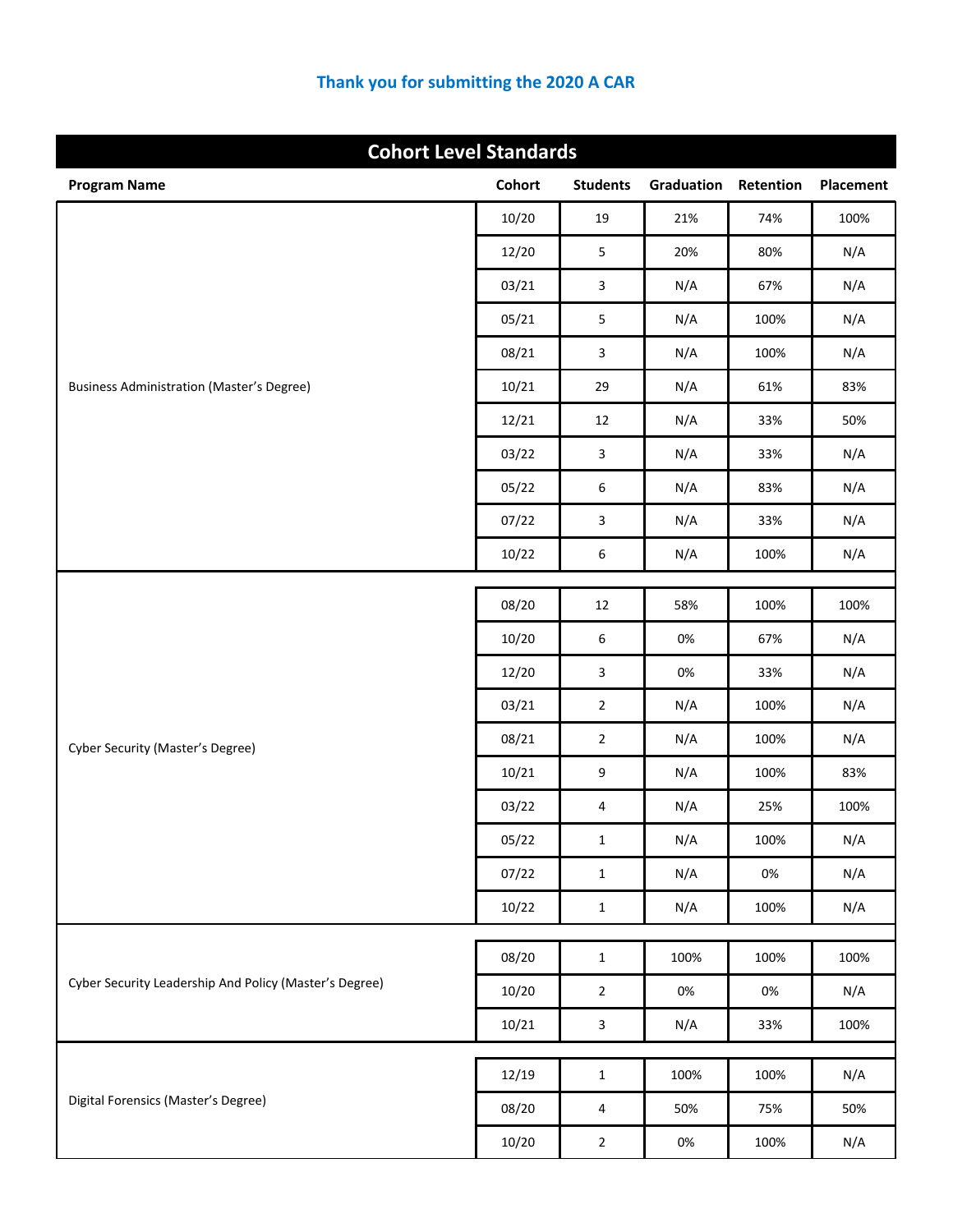|                                                   | <b>Cohort Level Standards</b> |                 |            |           |           |  |  |
|---------------------------------------------------|-------------------------------|-----------------|------------|-----------|-----------|--|--|
| <b>Program Name</b>                               | <b>Cohort</b>                 | <b>Students</b> | Graduation | Retention | Placement |  |  |
|                                                   | 12/20                         | $\overline{2}$  | 0%         | 50%       | N/A       |  |  |
| Digital Forensics (Master's Degree)               | 12/21                         | $\mathbf 1$     | N/A        | 0%        | N/A       |  |  |
|                                                   | 10/22                         | $\mathbf{1}$    | N/A        | 100%      | N/A       |  |  |
|                                                   |                               |                 | 100%       | 100%      | 100%      |  |  |
|                                                   | 10/19                         | $\mathbf{1}$    |            |           |           |  |  |
|                                                   | 03/22                         | $\mathbf 2$     | N/A        | 100%      | 0%        |  |  |
|                                                   | 05/22                         | $\mathsf 3$     | N/A        | 100%      | N/A       |  |  |
| Health Information Management (Bachelor's Degree) | 08/22                         | $\mathbf{1}$    | N/A        | $0\%$     | N/A       |  |  |
|                                                   | 10/24                         | 6               | N/A        | 67%       | 100%      |  |  |
|                                                   | 12/24                         | 9               | N/A        | 67%       | 100%      |  |  |
|                                                   | 03/25                         | $\mathbf 2$     | N/A        | 50%       | N/A       |  |  |
|                                                   | 08/25                         | $\mathsf 3$     | N/A        | 100%      | N/A       |  |  |
|                                                   | 10/25                         | $\mathbf{1}$    | N/A        | 100%      | N/A       |  |  |
|                                                   | 08/19                         | $\overline{2}$  | 100%       | 100%      | 100%      |  |  |
|                                                   | 10/19                         | 3               | 100%       | 100%      | 100%      |  |  |
|                                                   | 12/19                         | $\mathbf{1}$    | 100%       | 100%      | 100%      |  |  |
|                                                   | 03/20                         | $\mathbf 1$     | 100%       | 100%      | 100%      |  |  |
|                                                   | 03/22                         | $10\,$          | N/A        | 60%       | N/A       |  |  |
|                                                   | 05/22                         | $11\,$          | N/A        | 82%       | $0\%$     |  |  |
|                                                   | 07/22                         | 4               | N/A        | 100%      | N/A       |  |  |
| Health Sciences (Bachelor's Degree)               | 08/22                         | 5               | N/A        | 40%       | $0\%$     |  |  |
|                                                   | 10/22                         | $20\,$          | N/A        | 85%       | N/A       |  |  |
|                                                   | 12/22                         | $\mathbf 1$     | N/A        | 100%      | N/A       |  |  |
|                                                   | 03/23                         | $\mathbf{3}$    | N/A        | 100%      | N/A       |  |  |
|                                                   | 10/23                         | $\mathbf 1$     | N/A        | 100%      | N/A       |  |  |
|                                                   | 10/24                         | 61              | N/A        | 71%       | 100%      |  |  |
|                                                   | 12/24                         | 50              | N/A        | 49%       | N/A       |  |  |
|                                                   | 03/25                         | 40              | N/A        | 81%       | N/A       |  |  |
|                                                   | 05/25                         | 25              | N/A        | 72%       | N/A       |  |  |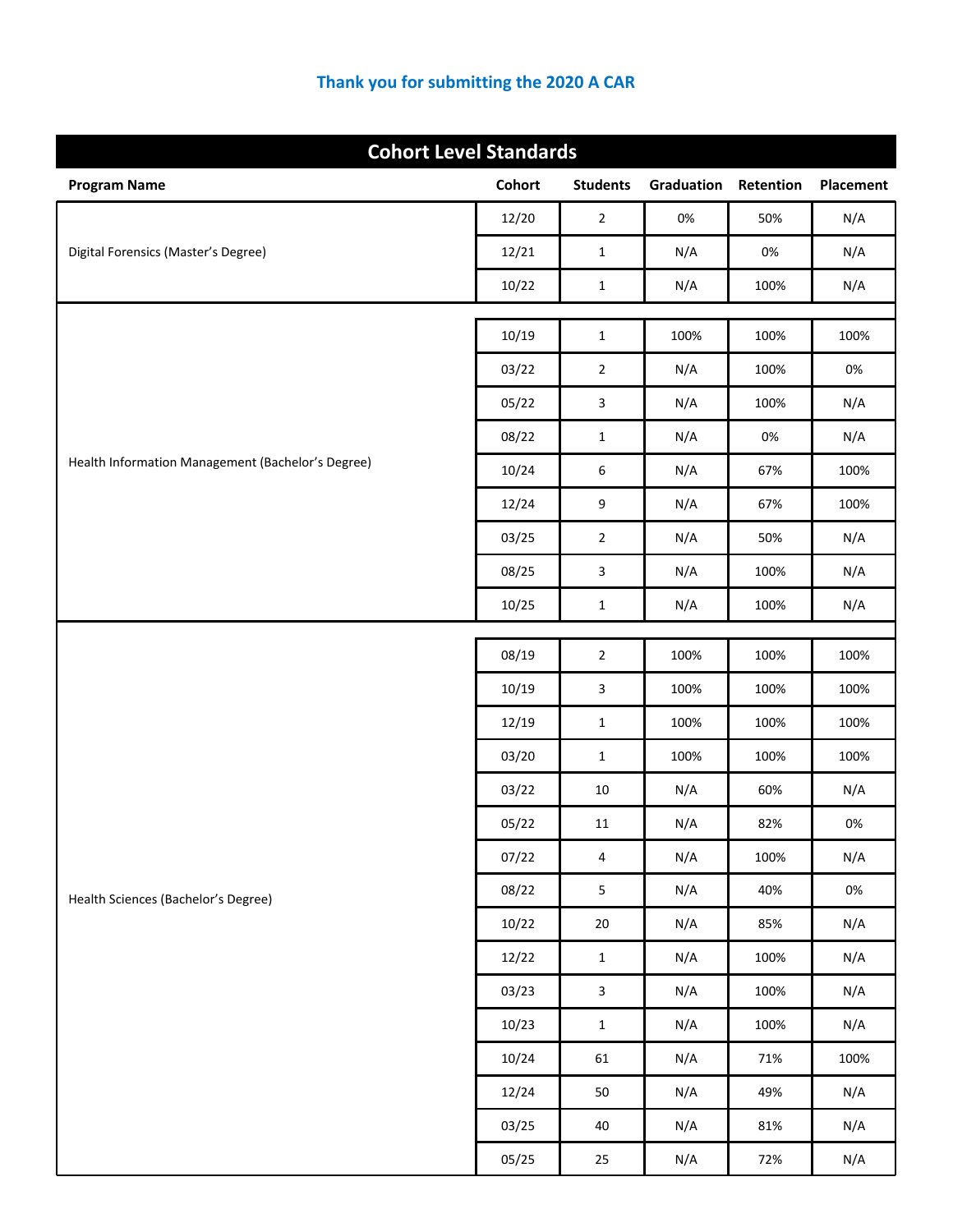| <b>Cohort Level Standards</b>                 |               |                         |            |           |           |
|-----------------------------------------------|---------------|-------------------------|------------|-----------|-----------|
| <b>Program Name</b>                           | <b>Cohort</b> | <b>Students</b>         | Graduation | Retention | Placement |
|                                               | 08/25         | 11                      | N/A        | 82%       | N/A       |
| Health Sciences (Bachelor's Degree)           | 10/25         | $17\,$                  | N/A        | 100%      | N/A       |
|                                               | 12/25         | 3                       | N/A        | 75%       | N/A       |
|                                               | 05/21         |                         |            | 0%        |           |
|                                               |               | $\mathbf{1}$            | N/A        |           | N/A       |
|                                               | 03/22         | $\mathsf S$             | N/A        | 80%       | N/A       |
|                                               | 08/22         | $\mathbf{1}$            | N/A        | 100%      | 100%      |
| Healthcare Administration (Bachelor's Degree) | 12/22         | $\mathbf{1}$            | N/A        | 0%        | N/A       |
|                                               | 10/23         | $\boldsymbol{7}$        | N/A        | 0%        | N/A       |
|                                               | 12/23         | $\mathbf{1}$            | N/A        | 0%        | N/A       |
|                                               | 10/24         | 12                      | N/A        | 55%       | 67%       |
|                                               | 12/24         | $\overline{2}$          | N/A        | 100%      | N/A       |
|                                               | 08/20         | 22                      | 59%        | 73%       | 73%       |
|                                               | 10/20         | 5                       | 100%       | 100%      | 80%       |
|                                               | 12/20         | $\mathsf S$             | 40%        | 100%      | 100%      |
|                                               | 03/21         | 4                       | N/A        | 100%      | N/A       |
| Healthcare Administration (Master's Degree)   | 05/21         | $\overline{2}$          | N/A        | 50%       | N/A       |
|                                               | 08/21         | $\overline{2}$          | N/A        | 100%      | N/A       |
|                                               | 10/21         | 12                      | N/A        | 75%       | 60%       |
|                                               | 12/21         | 5                       | N/A        | 40%       | N/A       |
|                                               | 03/22         | $\overline{2}$          | N/A        | 50%       | N/A       |
|                                               | 05/22         | $\mathbf 1$             | N/A        | 100%      | N/A       |
|                                               |               |                         |            |           |           |
|                                               | 08/20         | 42                      | 55%        | 64%       | 64%       |
|                                               | 10/20         | $\boldsymbol{9}$        | $0\%$      | 33%       | N/A       |
| Information Systems (Master's Degree)         | 12/20         | $11\,$                  | $0\%$      | 55%       | N/A       |
|                                               | 03/21         | $10\,$                  | N/A        | 60%       | N/A       |
|                                               | 05/21         | $\overline{4}$          | N/A        | 75%       | N/A       |
|                                               | 08/21         | $\overline{\mathbf{5}}$ | N/A        | 100%      | N/A       |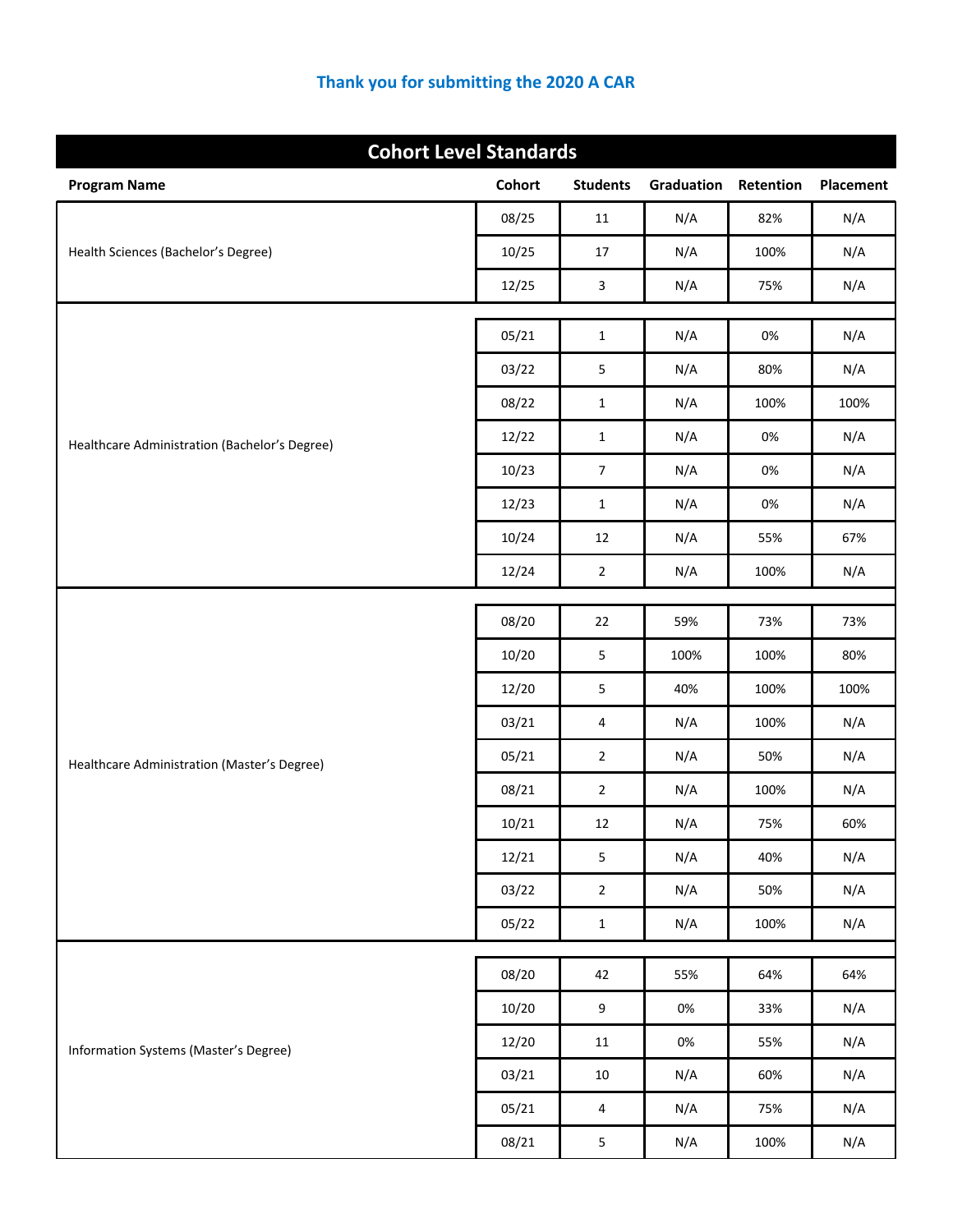| <b>Cohort Level Standards</b>                                     |               |                  |            |           |           |
|-------------------------------------------------------------------|---------------|------------------|------------|-----------|-----------|
| <b>Program Name</b>                                               | <b>Cohort</b> | <b>Students</b>  | Graduation | Retention | Placement |
|                                                                   | 10/21         | 10               | N/A        | 70%       | 75%       |
|                                                                   | 12/21         | $\overline{3}$   | N/A        | 33%       | N/A       |
| Information Systems (Master's Degree)                             | 03/22         | $\boldsymbol{7}$ | N/A        | 57%       | N/A       |
|                                                                   | 05/22         | $\overline{2}$   | N/A        | 0%        | N/A       |
|                                                                   | 10/22         | $\mathbf{3}$     | N/A        | 100%      | N/A       |
|                                                                   |               |                  |            |           |           |
|                                                                   | 08/19         | $\overline{2}$   | 100%       | 100%      | 50%       |
|                                                                   | 10/19         | $\mathbf{1}$     | 100%       | 100%      | 100%      |
|                                                                   | 03/20         | $\overline{3}$   | 100%       | 100%      | 67%       |
|                                                                   | 04/20         | $\mathbf{1}$     | 0%         | 100%      | N/A       |
|                                                                   | 12/21         | $10\,$           | N/A        | 60%       | N/A       |
|                                                                   | 03/22         | 9                | N/A        | 56%       | N/A       |
|                                                                   | 05/22         | $\overline{2}$   | N/A        | 0%        | N/A       |
|                                                                   | 07/22         | 4                | N/A        | 50%       | N/A       |
| Information Technology (Bachelor's Degree)                        | 08/22         | $\mathbf{1}$     | N/A        | 100%      | N/A       |
|                                                                   | 10/22         | $\mathbf{1}$     | N/A        | 100%      | N/A       |
|                                                                   | 12/22         | $\mathbf{1}$     | N/A        | 100%      | N/A       |
|                                                                   | 03/24         | $\mathbf{1}$     | N/A        | 100%      | N/A       |
|                                                                   | 08/24         | 31               | N/A        | 53%       | 100%      |
|                                                                   | 10/24         | $\,6\,$          | N/A        | 33%       | N/A       |
|                                                                   | 12/24         | 12               | N/A        | 58%       | 100%      |
|                                                                   | 03/25         | $\overline{3}$   | N/A        | 0%        | N/A       |
|                                                                   | 05/25         | $10\,$           | N/A        | 100%      | N/A       |
|                                                                   |               |                  |            |           |           |
| International Master Of Business Administration (Master's Degree) | 12/19         | $\mathbf{1}$     | 100%       | 100%      | 100%      |
|                                                                   | 03/20         | $\mathbf{1}$     | 100%       | 100%      | $0\%$     |
|                                                                   | 12/21         | $\mathbf{1}$     | N/A        | 100%      | N/A       |
| Medical Assisting (Academic Associate's Degree)                   | 12/20         | $\overline{2}$   | 50%        | 50%       | 100%      |
|                                                                   | 03/22         | $\boldsymbol{6}$ | N/A        | 50%       | 67%       |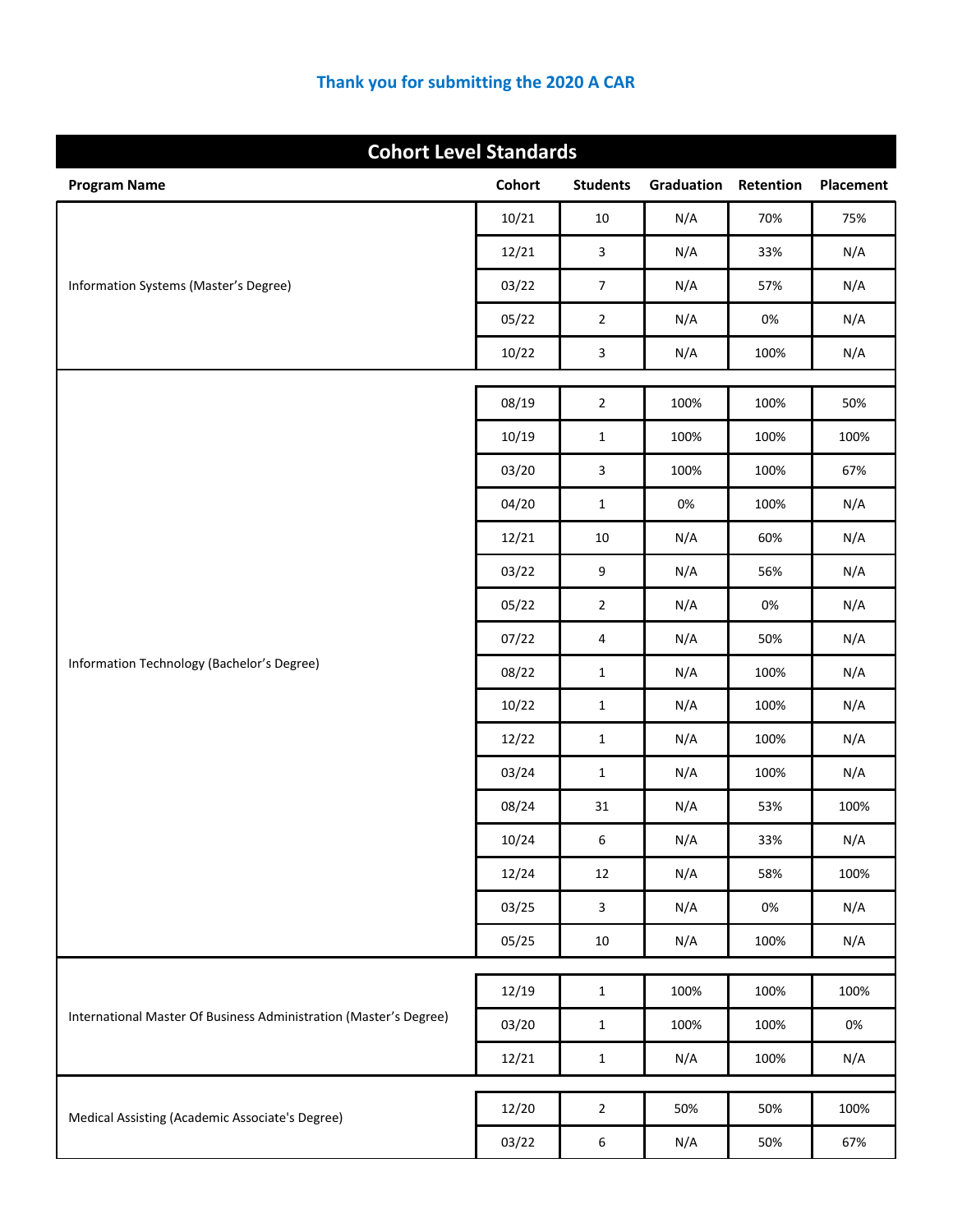| <b>Cohort Level Standards</b>                                      |               |                                |            |            |           |  |
|--------------------------------------------------------------------|---------------|--------------------------------|------------|------------|-----------|--|
| <b>Program Name</b>                                                | <b>Cohort</b> | <b>Students</b>                | Graduation | Retention  | Placement |  |
|                                                                    | 05/22         | $\overline{2}$                 | N/A        | 0%         | N/A       |  |
| Medical Assisting (Academic Associate's Degree)                    | 07/22         | 3                              | N/A        | 50%        | 0%        |  |
|                                                                    |               |                                |            |            |           |  |
| Medical Assisting (Certificate/Diploma)                            | 10/21         | $\mathbf{1}$<br>$\overline{2}$ | N/A        | 0%<br>100% | N/A       |  |
|                                                                    | 12/21         |                                | N/A        |            | N/A       |  |
|                                                                    | 10/22         | $\mathbf{1}$                   | N/A        | 100%       | N/A       |  |
| Medical Insurance Billing And Coding (Academic Associate's Degree) | 03/22         | 18                             | N/A        | 90%        | 63%       |  |
|                                                                    | 05/22         | $\overline{2}$                 | N/A        | 0%         | N/A       |  |
|                                                                    |               |                                |            |            |           |  |
|                                                                    | 03/21         | $\mathbf{1}$                   | N/A        | 0%         | N/A       |  |
| Network Management And Security (Academic Associate's Degree)      | 03/22         | $\mathbf{1}$                   | N/A        | 0%         | N/A       |  |
|                                                                    | 05/22         | $\mathbf{1}$                   | N/A        | 0%         | N/A       |  |
|                                                                    | 10/22         | $\mathbf{1}$                   | N/A        | 0%         | N/A       |  |
|                                                                    | 08/20         | 6                              | 67%        | 83%        | 75%       |  |
|                                                                    | 10/20         | 4                              | 0%         | 75%        | N/A       |  |
| Networking And Telecommunications (Master's Degree)                | 03/21         | $\overline{2}$                 | N/A        | 100%       | N/A       |  |
|                                                                    | 08/21         | $\mathbf{1}$                   | N/A        | 100%       | N/A       |  |
|                                                                    | 10/21         | $\overline{\phantom{a}}$       | N/A        | 86%        | 100%      |  |
|                                                                    | 05/22         | $\mathbf{1}$                   | N/A        | 100%       | N/A       |  |
|                                                                    | 08/19         | $16\,$                         | 100%       | 100%       | 57%       |  |
|                                                                    | 10/19         | $\overline{7}$                 | 100%       | 100%       | 71%       |  |
|                                                                    | 12/19         | $\mathbf 1$                    | 100%       | 100%       | 100%      |  |
|                                                                    | 03/20         | $11\,$                         | 100%       | 100%       | 73%       |  |
| Nursing (Bachelor's Degree)                                        | 08/20         | $\mathbf 1$                    | 100%       | 100%       | 100%      |  |
|                                                                    | 10/20         | $\mathbf{1}$                   | 0%         | 100%       | N/A       |  |
|                                                                    | 03/21         | $\overline{2}$                 | N/A        | 0%         | N/A       |  |
|                                                                    | 08/21         | $\mathbf 1$                    | N/A        | 0%         | N/A       |  |
|                                                                    | 10/21         | $\mathbf 1$                    | N/A        | 0%         | N/A       |  |